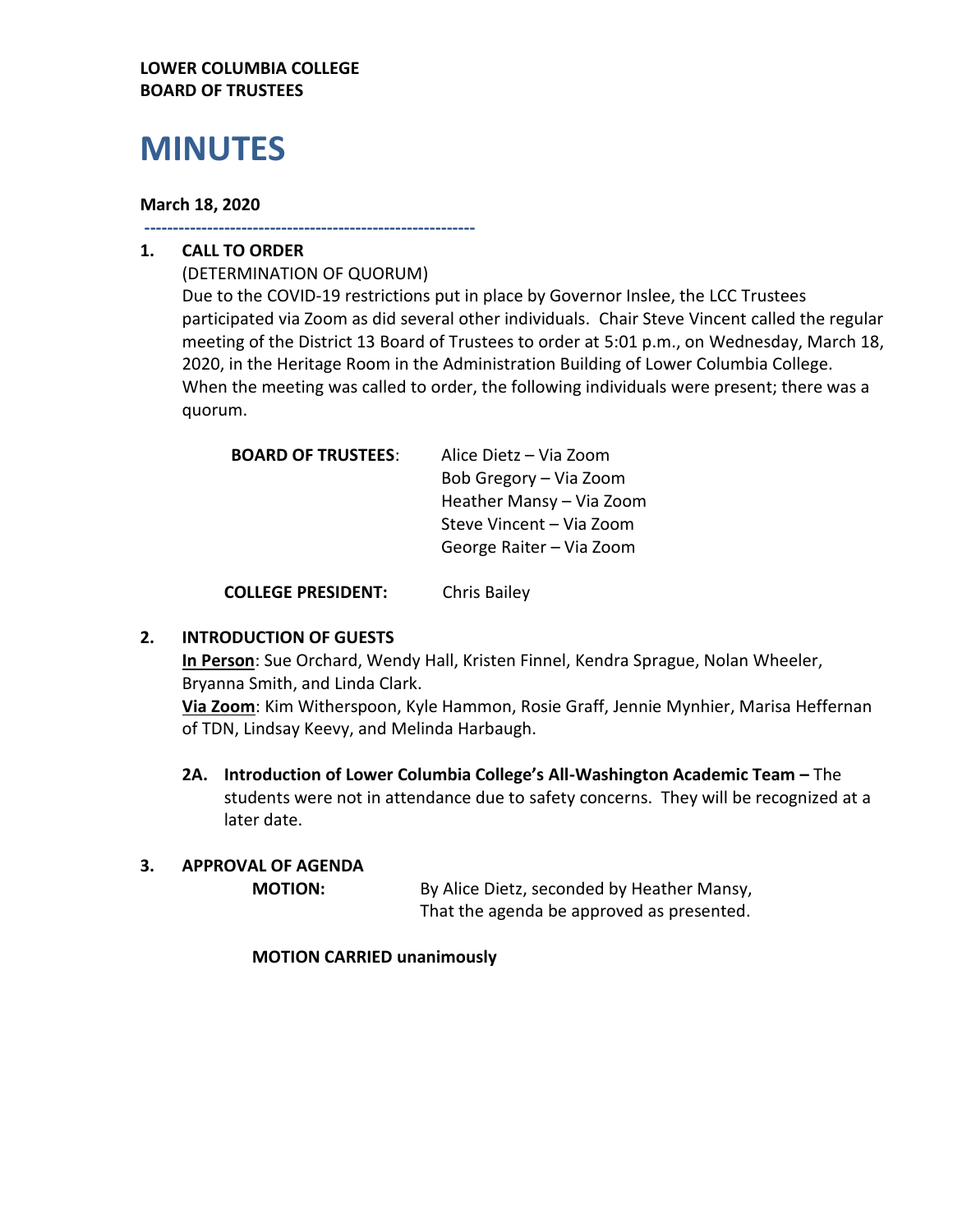### **4. CONSENT AGENDA**

The following consent items were offered for the Board's consideration.

- **4A.** Minutes of the February 19, 2020 Board Meeting
- **4B.** Minutes of the March 11, 2020 Special Executive Session
- **4C.** HS/EHS (Non-Competing Continuation) Funding Grant Application for FY2020 for \$4,407,466 with a 20% local match of \$1,101,867.
- **4D.** HS/EHS/ECEAP Strategic Plan 2019-2024 Goals/Objectives Summary

| <b>MOTION:</b> | By Bob Gregory, seconded by Alice Dietz,          |
|----------------|---------------------------------------------------|
|                | That the consent agenda be approved as presented. |

#### **MOTION CARRIED unanimously.**

#### **5. TENURE CONSIDERATION**

Chair Vincent explained that the Board of Trustees, along with the Deans, President and Vice President Kristen Finnel, reviewed probationary faculty materials in detail during the March 11, 2020 executive session, and that he did not see a reason to go into executive session for further review. The other trustees agreed. Chair Vincent then entertained a motion for award of tenure.

| <b>MOTION:</b> | By Bob Gregory, seconded by Heather Mansy,                                                                                                                                                                                                                                                              |
|----------------|---------------------------------------------------------------------------------------------------------------------------------------------------------------------------------------------------------------------------------------------------------------------------------------------------------|
|                | I move that the Board of Trustees, after having given<br>reasonable consideration to the recommendations of the<br>Probationary Review Committees at the special executive<br>session on March 11, 2020, do hereby grant tenure to Jennie<br>Mynhier effective with the beginning of Fall Quarter 2020. |
|                |                                                                                                                                                                                                                                                                                                         |

#### **MOTION CARRIED unanimously**

**MOTION:** By Steve Vincent, seconded by Heather Mansy,

I move that the Board of Trustees, after having given reasonable consideration to the recommendations of the Probationary Review Committees at the special executive session on March 11, 2020, do hereby grant tenure and David Pittsley effective with the beginning of Fall Quarter 2020.

#### **MOTION CARRIED unanimously**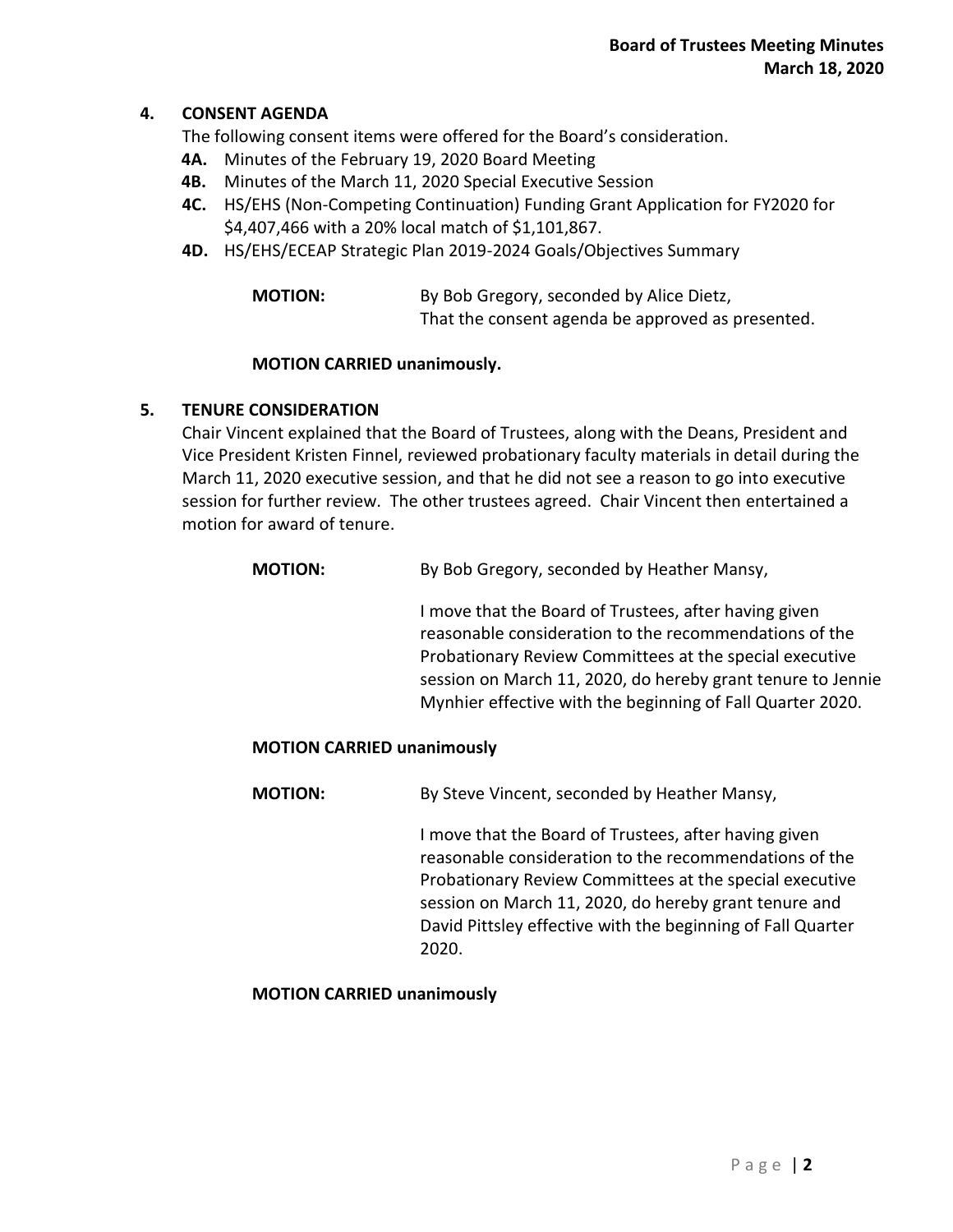## **6. COLLEGE INPUT**

- **6A. President's Report –**President Bailey explained that the two big issues facing the college are ctcLink and the Coronavirus pandemic (which will be discussed in detail later in the meeting). The vice presidents will forgo their reports tonight. **CtcLink:** President Bailey reported that the ctcLink conversion is going relatively well. There were a couple of issues in the payroll area, but those are either resolved or are in the process of being resolved. There are also some issues around student financials. This delays our ability to get access codes to students, which could affect registration, but we're hopeful those issues will be resolved within the next few days.
- **6B. ASLCC Report** –Rosie Graff, via Zoom, reported that all student activities have been cancelled due to the COVID-19 virus, and legislative issues have been put on hold; however; they did have a very successful legislative day in January. The ASLCC has continued to meet remotely and are looking forward to getting back to full force.
- **6C. LCCFAHE Report** N/A
- **6D. WFSE Report** N/A
- **6F. Head Start/ECEAP Written Report** January 2020 monthly budget status and program report.
- **7. PUBLIC COMMENT –** None

# **8. BOARD BUSINESS/INFORMATION ITEMS**

**8A. COVID-19 Update** – Chair Vincent said it is obvious how hard the community and the college have been working to respond to this unprecedented issue and to comply with the ever-changing regulations that are being put in place. Officials are making the best decisions with the information they have at hand. Both Steve and Bob Gregory expressed their appreciation for the updates from President Bailey and the quick response from the college administrators.

President Bailey said that Vice President Nolan Wheeler will be providing a more detailed update on LCC's response to COVID-19. He also explained that the following Resolution will be seeking authority from the Board to use local funds for emergency expenditures relating to the virus.

Vice President Nolan Wheeler provided the following update:

- The college activated an Emergency Operations Center on March 12. The EOC team is meeting daily, as well as meeting with Cabinet every other day.
- $\bullet$  The college is open through tomorrow (3/19) so students can complete their finals—most finals were offered online but there were a few that needed to be delivered face-to-face.
- Campus will be closed to students and the public for the period of March  $20 -$ April 14. There will be some staff presence on campus during that time, but many staff will be working remotely.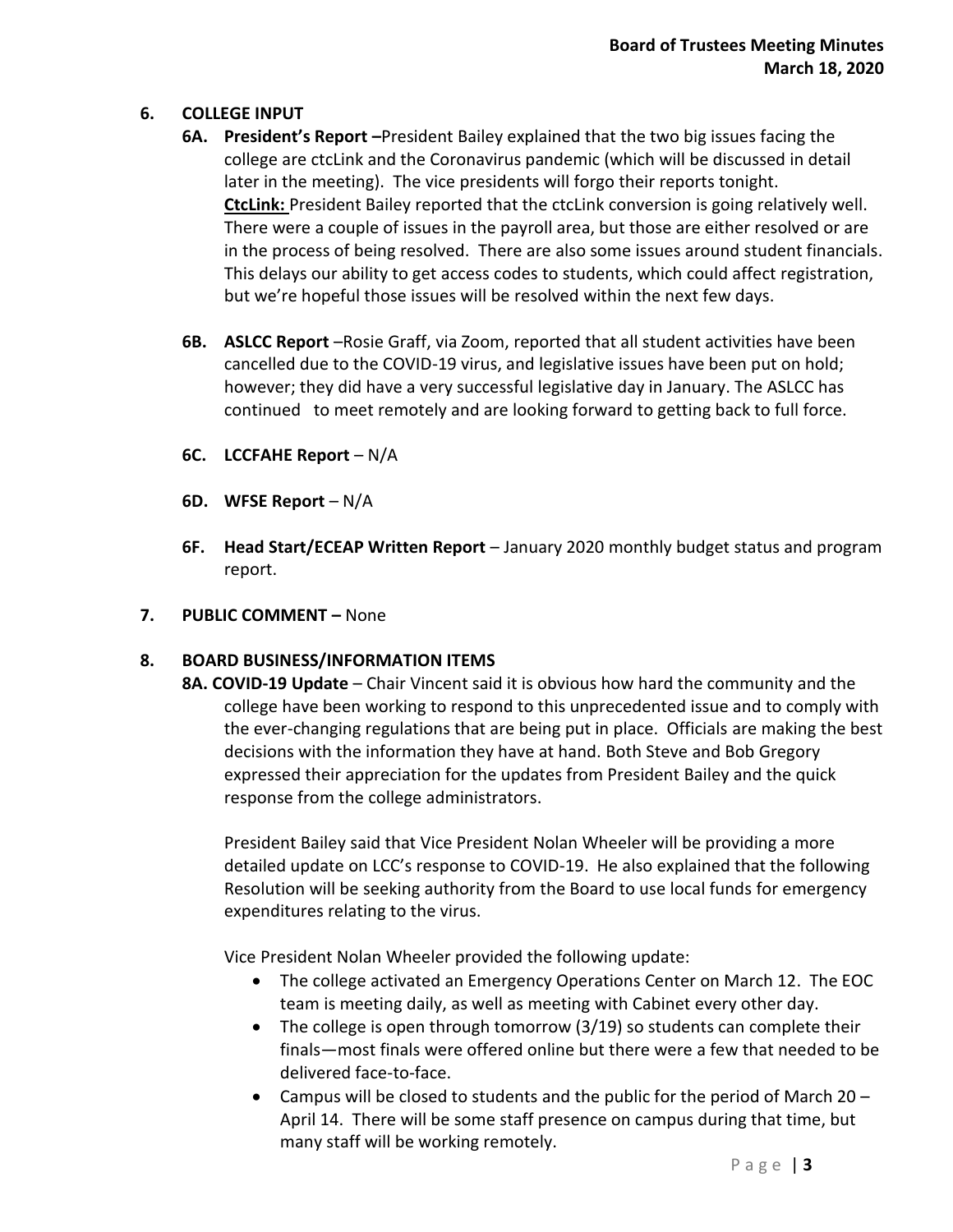- Campus will re-open on April 15 allowing for students to buy books, pay for tuition, etc.
- Spring quarter will be condensed by two weeks and is scheduled to start on April 20 utilizing a mostly online delivery of courses.
- The college is tracking all costs associated with its COVID-19 response for possible reimbursement from the government.
- We have applied for a grant to purchase Chromebooks and hotspot equipment for students who don't have computers or technology available at home.
- Kendra Sprague explained that the Foundation has emergency money available for students through the Student Success Funds. Also, the Community Foundation of Southwest Washington has released emergency funds, so the LCC Foundation has applied for a grant asking for Chromebooks for students.
- Rosie Graff said that the ASLCC is looking at utilizing Tech fees to also help students with technology needs. Sue said there may also be some S & A fees that may be utilized.
- The resolution may be utilized to purchase technology for some staff to work remotely.
- Resolution 79 Authorization for a one-time budget adjustment up to  $$100,000$ for expenses relating to COVID-19 expenditures, and delegating certain emergency powers to the president relating to the pandemic.

## **Board Action Required**

**MOTION:** By Bob Gregory, seconded by Heather Mansy,

That Resolution 79 be approved as presented.

#### **MOTION CARRIED unanimously.**

#### **8B. ACT Election of Officers – Nomination Form**

Heather said that the ACT's recommendations over the years have been very thoughtful and she looks forward to the new people coming onboard.

**8C. Election of Officers** – Chair Vincent explained that the nomination for Board officers occurred at the February 18, 2020 Board workshop, and he would entertain a motion to elect officers for next year.

**MOTION:** By Heather Mansy, seconded by Bob Gregory,

Based on nominations from the February 18, 2020 Board meeting, I move that George Raiter be elected Chair, and Alice Dietz as Vice Chair, for the period March 2020 to March 2021.

#### **MOTION CARRIED unanimously.**